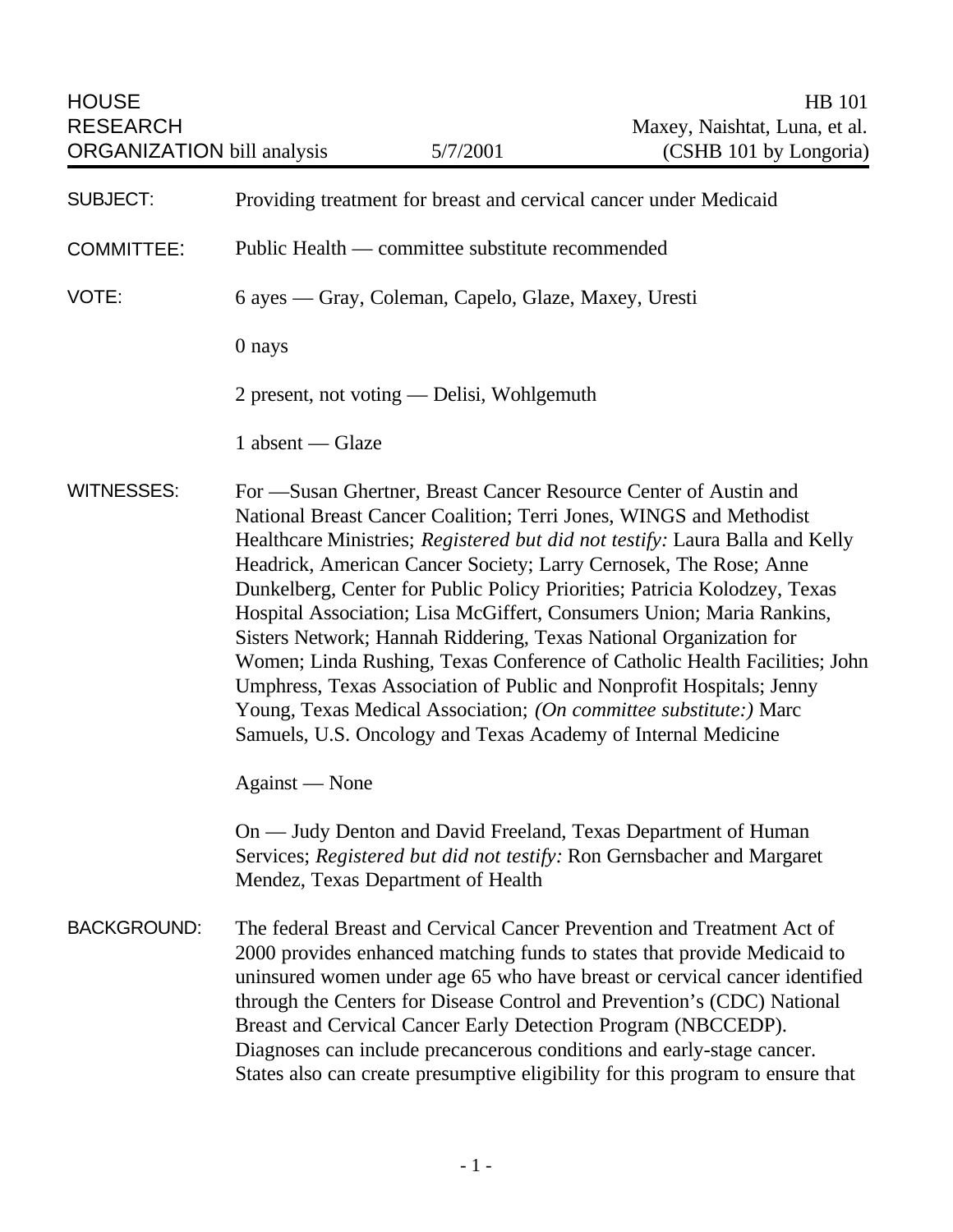## HB 101 House Research Organization page 2

treatment begins as early as possible. Presumptive eligibility allows enrollees to receive benefits while their applications are being processed, as long as they likely satisfy the eligibility requirements.

The NBCCEDP provides funding for breast and cervical cancer screening services, which include breast examination, mammograms, Pap tests, pelvic exams, and diagnostic services such as surgical consultations and biopsies. It provides no funding for treatment. For states to participate in this screening program, they must give priority to low-income women.

The new federal law creates a new optional category of Medicaid-eligible people. Women who would be eligible under this program must have been screened for breast or cervical cancer by the NBCCEDP and found to need treatment and must be under age 65 and not otherwise insured. The state cannot impose Medicaid income or resource limitations for applicants under this program. Women have continuous eligibility until the treatment for breast or cervical cancer is completed or other eligibility criteria (such as the age limit) no longer apply. Medicaid coverage provided under this program is full coverage, not limited to the treatment associated with the cancer.

The federal matching rate, or Federal Medical Assistance Percentage (FMAP), for this program is equivalent to the state's FMAP for the Children's Health Insurance Program (CHIP). In fiscal 2002, Texas' estimated FMAP for Medicaid is 60.57 percent, and the estimated FMAP for CHIP is 72.14 percent.

DIGEST: CSHB 101 would direct the Texas Department of Human Services (DHS) to provide Medicaid benefits to people who need treatment for breast or cervical cancer and are eligible for assistance under the federal Breast and Cervical Cancer Prevention and Treatment Act of 2000.

> People who applied for Medicaid under this program would, to the extent allowed by federal law, be exempt from the personal interview portion of the application process and would be enrolled continuously while receiving treatment. CSHB 101 also would direct DHS to develop a presumptive eligibility certification for this program and to simplify the process by which medical assistance providers are enrolled.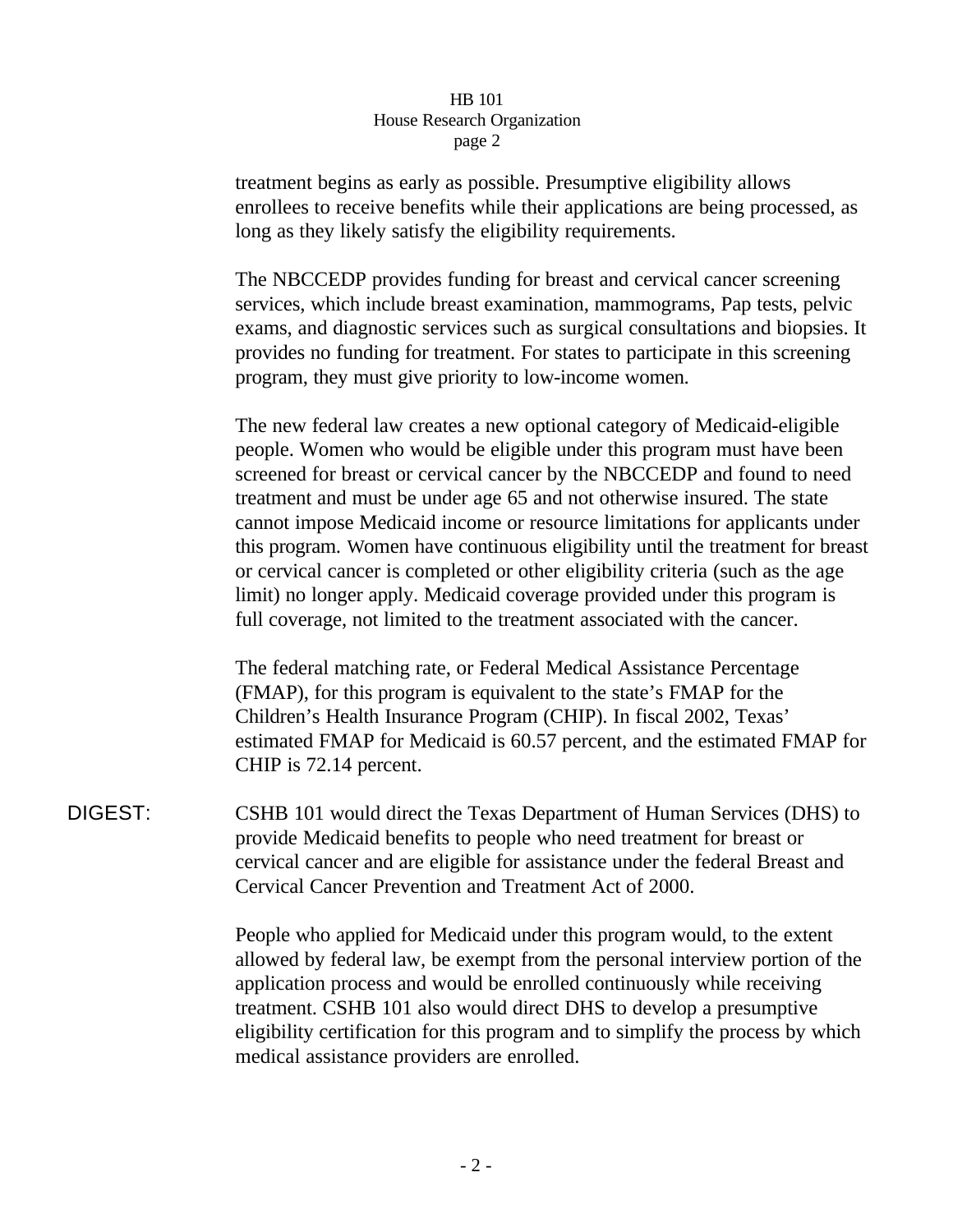## HB 101 House Research Organization page 3

|                           | page <i>J</i>                                                                                                                                                                                                                                                                                                                                                                                                                                                                                                                                                              |
|---------------------------|----------------------------------------------------------------------------------------------------------------------------------------------------------------------------------------------------------------------------------------------------------------------------------------------------------------------------------------------------------------------------------------------------------------------------------------------------------------------------------------------------------------------------------------------------------------------------|
|                           | CSHB 101 would direct DHS to seek any necessary federal waivers or<br>authorizations needed to implement the bill's provisions. The agency could<br>delay implementation until the federal waivers or authorization was granted.                                                                                                                                                                                                                                                                                                                                           |
|                           | The bill would take effect September 1, 2001.                                                                                                                                                                                                                                                                                                                                                                                                                                                                                                                              |
| <b>SUPPORTERS</b><br>SAY: | CSHB 101 would save lives by providing treatment for breast and cervical<br>cancer. State and federal programs screen low-income and uninsured women<br>for these diseases but do not provide treatment when they find cancer. The<br>program required by this bill would create a continuum of health services<br>from screening through treatment.                                                                                                                                                                                                                       |
|                           | This bill would maximize the state's Medicaid funding. Because the program<br>carries the CHIP FMAP, the state would receive more federal money to<br>insure these women than for traditional Medicaid enrollees.                                                                                                                                                                                                                                                                                                                                                          |
|                           | CSHB 101 would take advantage of the presumptive eligibility option to<br>ensure that women received treatment as soon as possible. If the state does<br>not have presumptive eligibility, then women entering Medicaid through this<br>program could be sicker than if they received treatment from the start, which<br>would be unfavorable from the standpoint of costs.                                                                                                                                                                                                |
| <b>OPPONENTS</b><br>SAY:  | CSHB 101 would increase Texas' Medicaid caseload, which should give the<br>Legislature pause in an environment of rising costs and utilization. Medicaid<br>caseloads have been higher than expected in fiscal 2000-01, in part because<br>of past legislation to keep eligible individuals in Medicaid. Because of this,<br>the state has spent \$600 million more than appropriated for Medicaid. Given<br>that costs are projected to continue to rise in the coming biennium, the state<br>should be cautious about adding populations to those eligible for services. |
|                           | This bill would provide Medicaid coverage for some women who already<br>have insurance. The requirement that women not be otherwise insured would<br>not prohibit women with health insurance that does not cover treatment for<br>breast or cervical cancer from being eligible. For example, if a woman had a<br>progripting condition that progluded coverage for broast or corviced cancer                                                                                                                                                                             |

preexisting condition that precluded coverage for breast or cervical cancer under her health insurance, she would be eligible for Medicaid, assuming that she met the other eligibility criteria.